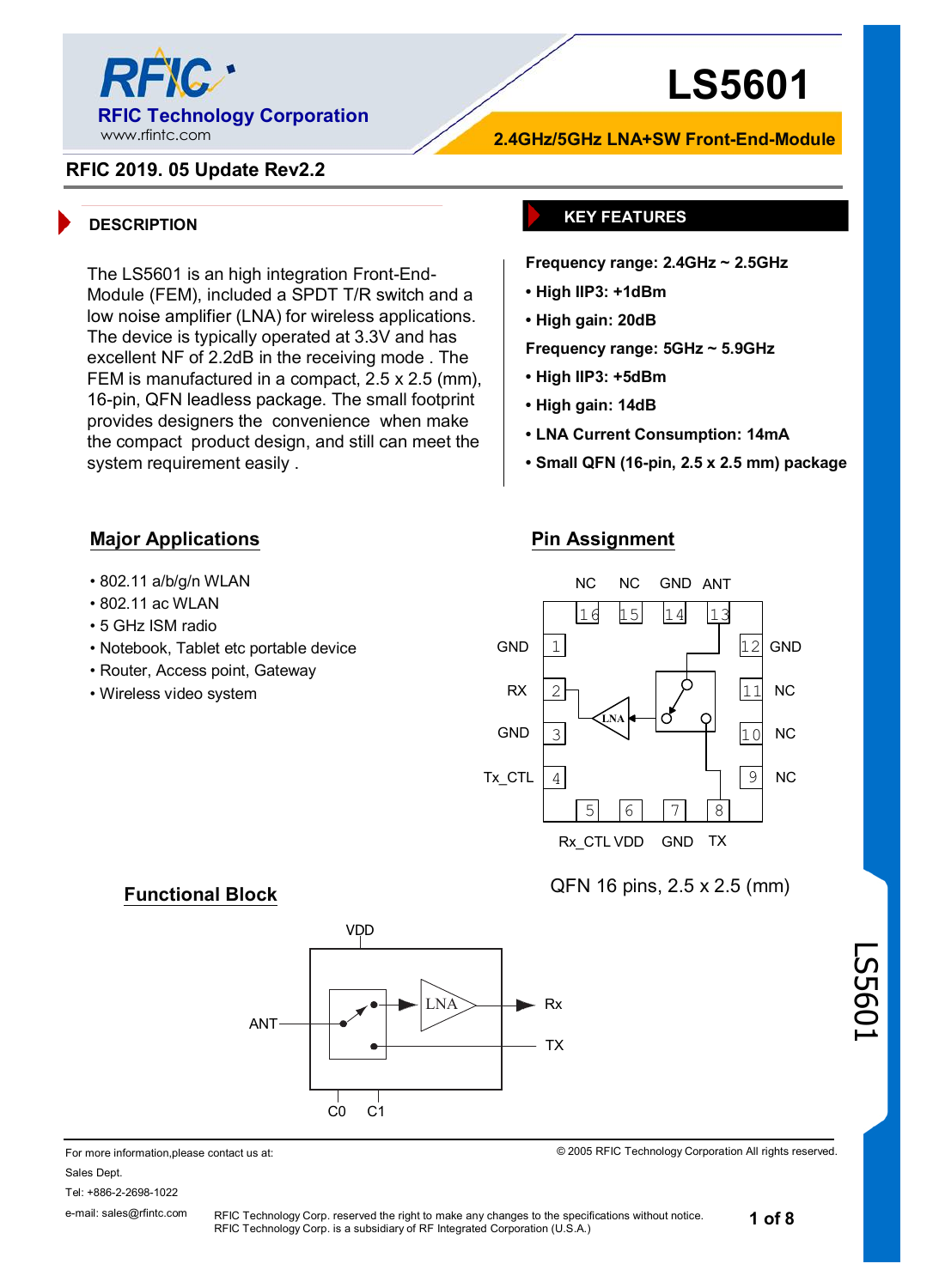

**2.4GHz/5GHz LNA+SW Front-End-Module**

### **RFIC 2019. 05 Update Rev2.2**

## **Pin Details**

| Pin No.        | <b>Name</b> | <b>Description</b>             |  |  |
|----------------|-------------|--------------------------------|--|--|
| 1              | <b>GND</b>  | Ground                         |  |  |
| $\overline{2}$ | <b>RX</b>   | LNA output signal              |  |  |
| 3              | <b>GND</b>  | Ground                         |  |  |
| 4              | Tx_CTL      | Tx path logical control signal |  |  |
| 5              | Rx_CTL      | Rx path logical control signal |  |  |
| 6              | <b>VDD</b>  | LNA supply voltage             |  |  |
| $\overline{7}$ | <b>GND</b>  | Ground                         |  |  |
| 8              | ТX          | Transmit input signal          |  |  |
| 9              | <b>NC</b>   | No connection.                 |  |  |
| 10             | <b>NC</b>   | No connection.                 |  |  |
| 11             | <b>NC</b>   | No connection.                 |  |  |
| 12             | <b>GND</b>  | Ground                         |  |  |
| 13             | <b>ANT</b>  | Antenna output                 |  |  |
| 14             | <b>GND</b>  | Ground                         |  |  |
| 15             | <b>NC</b>   | No connection.                 |  |  |
| 16             | <b>NC</b>   | No connection.                 |  |  |

LS5601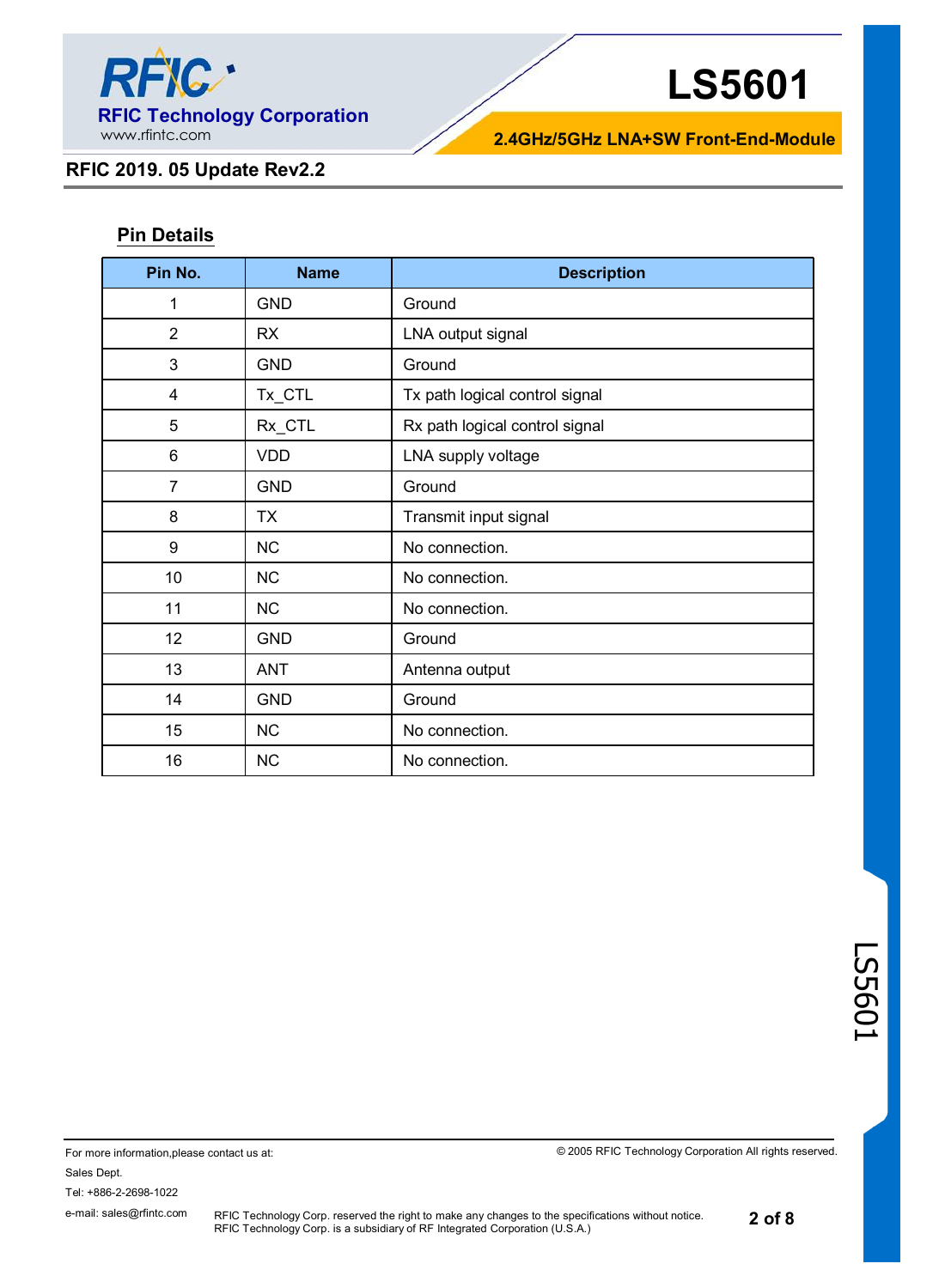

**2.4GHz/5GHz LNA+SW Front-End-Module**

#### **RFIC 2019. 05 Update Rev2.2**

Control Logic Characteristics;  $TA = 25^{\circ}C$ ; unless otherwise noted.

|                  | <b>Specification</b> |          |            |              |                      |
|------------------|----------------------|----------|------------|--------------|----------------------|
| <b>Parameter</b> | <b>Min</b>           | Typ.     | <b>Max</b> | <b>Units</b> | <b>Notes</b>         |
| Control voltage  |                      |          |            |              |                      |
| High             | 2.7                  |          | 5          | V            |                      |
| Low              | $-0.3$               |          | $+0.3$     | V            |                      |
| Control current: |                      |          |            |              |                      |
| High             |                      | 250      | 300        | $\mu$ A      | Control Voltage = 3V |
| Low              |                      | $\leq$ 1 |            | $\mu$ A      |                      |

Transmit AC Characteristics Tx\_CTL= 3.3 V, Rx\_CTL= 0 V ; CW signal; TA =  $25^{\circ}$ C; unless otherwise noted.

|                          | <b>Specification</b> |        |            |              |                 |
|--------------------------|----------------------|--------|------------|--------------|-----------------|
| <b>Parameter</b>         | <b>Min</b>           | Typ.   | <b>Max</b> | <b>Units</b> | <b>Notes</b>    |
| Freq                     | 2.4                  |        | 2.5        | <b>GHz</b>   |                 |
| Insertion loss (IL)      |                      | $-0.5$ |            | dB           |                 |
| Input return loss (S11)  |                      | $-20$  |            | dB           | @ TX input port |
| Output return loss (S22) |                      | $-19$  |            | dB           | @ ANT port      |
| Freq                     | 5                    |        | 5.9        | GHz          |                 |
| Insertion loss (IL)      |                      | $-1.2$ |            | dB           |                 |
| Input return loss (S11)  |                      | $-11$  |            | dB           | @ TX input port |
| Output return loss (S22) |                      | $-11$  |            | dB           | @ ANT port      |

### **Absolute Maximum Ratings Important Note:**

| <b>Parameter</b>                     | <b>Rating</b>    | Unit |
|--------------------------------------|------------------|------|
| <b>LNA Supply Voltage</b>            | +6               |      |
| LNA power (receive mode)             | -3               | dBm  |
| TX power (transmit mode)             | +36/+40 @ 3.3/5V | dBm  |
| Switch logic control                 | +6               | V    |
| <b>Operating Ambient Temperature</b> | $-40 \sim +85$   | °C   |
| Storage Temperature                  | $-40 \sim +125$  | ഀ౧   |

#### For more information,please contact us at: Sales Dept.

Tel: +886-2-2698-1022

e-mail: sales@rfintc.com

RFIC Technology Corp. reserved the right to make any changes to the specifications without notice. RFIC Technology Corp. is a subsidiary of RF Integrated Corporation (U.S.A.)

The information provided in this datasheet is deemed to be accurate and reliable only at present time. RFIC Technology Corp. reserves the right to make any changes to the specifications in this datasheet without prior notice.

© 2005 RFIC Technology Corporation All rights reserved.

**3 of 8**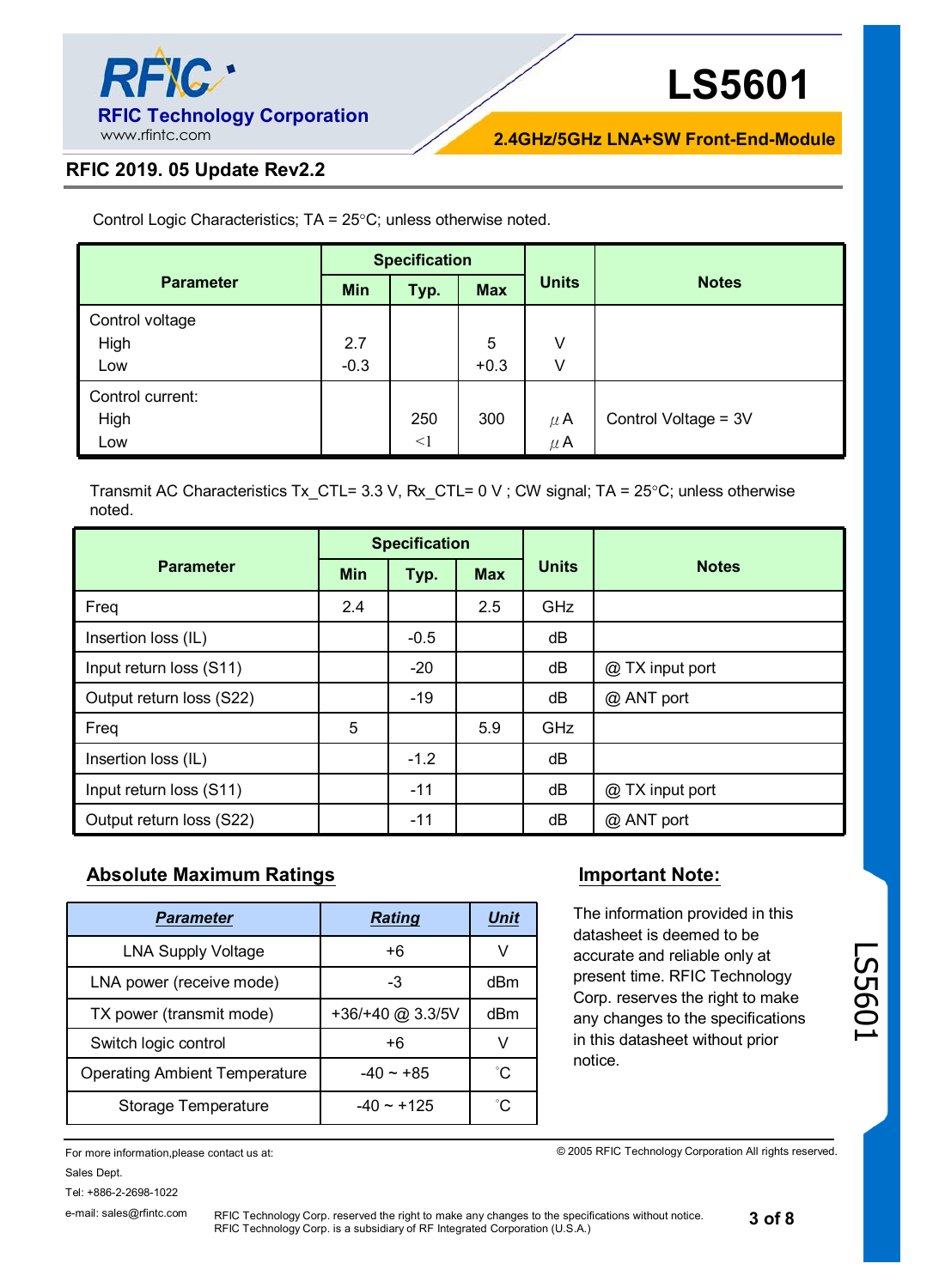

**2.4GHz/5GHz LNA+SW Front-End-Module**

#### **RFIC 2019. 05 Update Rev2.2**

#### **Electrical Characteristics**

Receive AC Characteristics Rx\_CTL = 3.3 V, Tx\_CTL=  $0 \vee$ ; CW signal; TA = 25°C; unless otherwise noted.

|                                         | <b>Specification</b> |                |            |              |                          |
|-----------------------------------------|----------------------|----------------|------------|--------------|--------------------------|
| <b>Parameter</b>                        | Min                  | Typ.           | <b>Max</b> | <b>Units</b> | <b>Notes</b>             |
| Freq                                    | 2.4                  |                | 2.5        | GHz          |                          |
| Receive Gain                            |                      | 20             |            | dB           |                          |
| Noise Figure<br>(NF)                    |                      | $\overline{2}$ |            | dB           |                          |
| <b>Idle Current</b>                     |                      | 14             | 20         |              | mA                       |
| Input return loss<br>(S11)              |                      | -9             |            | dB           | @ ANT port               |
| Output return loss<br>(S22)             |                      | $-18$          |            | dB           | @ RX output port         |
| 1 dB Input Compression Point<br>(IP1dB) |                      | $-10$          |            | dBm          | @ ANT port               |
| Freq                                    | 5                    |                | 5.9        | GHz          |                          |
| Receive gain                            |                      | 14             |            | dB           |                          |
| <b>Idle Current</b>                     |                      | 14             | 20         |              | mA                       |
| Noise Figure<br>(NF)                    |                      | 2.2            |            | dB           |                          |
| Input return loss<br>(S11)              |                      | $-7$           |            | dB           | @ ANT port               |
| Output return loss<br>(S22)             |                      | $-10$          |            | dB           | S560<br>@ RX output port |
| 1 dB Input Compression Point<br>(IP1dB) |                      | $-6$           |            | dBm<br>dBm   | @ ANT port               |

Note : Performance is guaranteed only under the conditions listed in this Table.

For more information,please contact us at: Sales Dept. Tel: +886-2-2698-1022

© 2005 RFIC Technology Corporation All rights reserved.

**4 of 8**

RFIC Technology Corp. reserved the right to make any changes to the specifications without notice. RFIC Technology Corp. is a subsidiary of RF Integrated Corporation (U.S.A.)

e-mail: sales@rfintc.com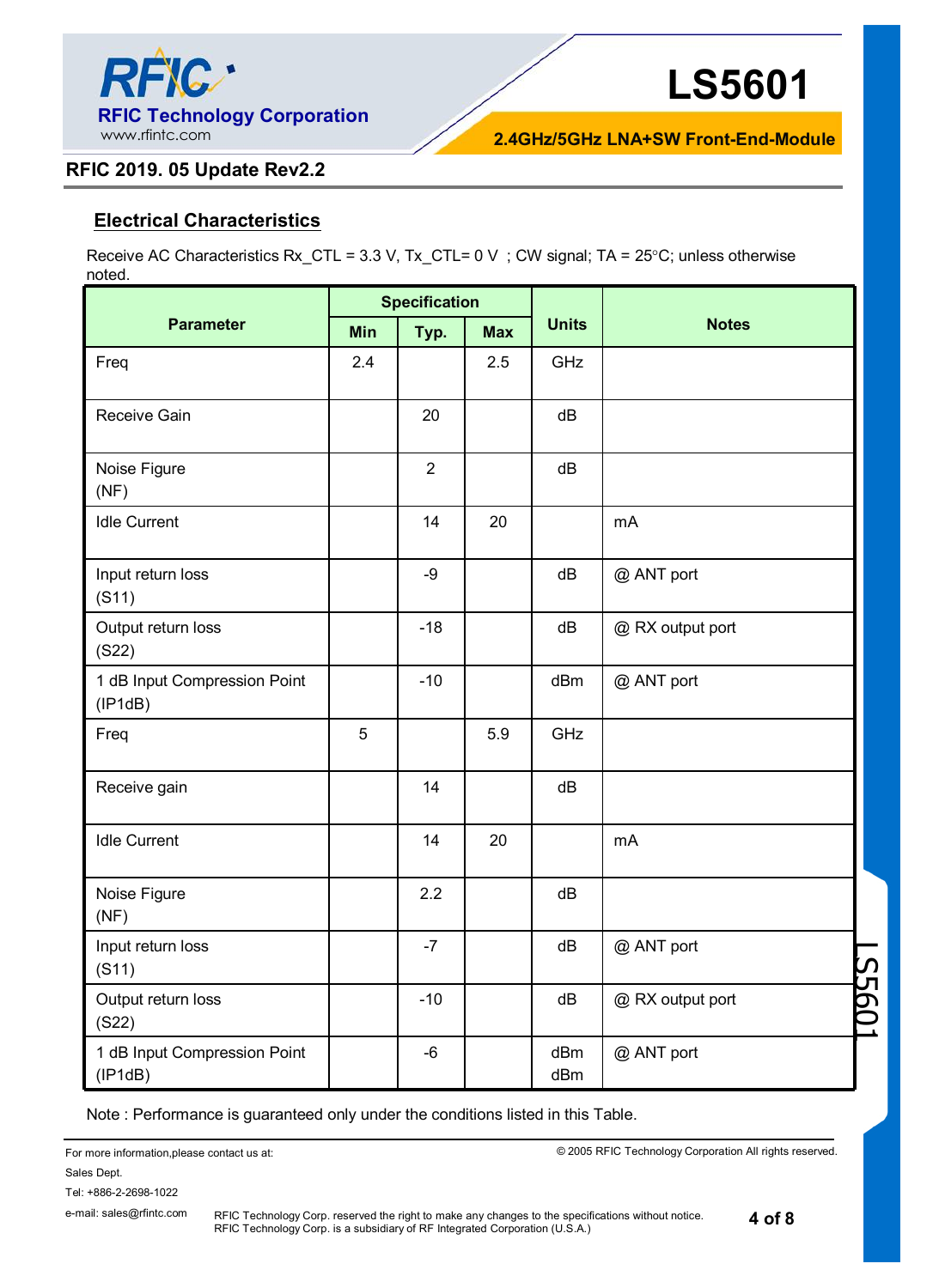

**2.4GHz/5GHz LNA+SW Front-End-Module**

#### **RFIC 2019. 05 Update Rev2.2**

# **Schematic**



|                    | CO |     |
|--------------------|----|-----|
| Receive LNA on     | ٦f | UΓ  |
| <b>Transmit on</b> | On | Off |

© 2005 RFIC Technology Corporation All rights reserved.

Sales Dept.

Tel: +886-2-2698-1022

e-mail: sales@rfintc.com

For more information,please contact us at:

RFIC Technology Corp. reserved the right to make any changes to the specifications without notice. RFIC Technology Corp. is a subsidiary of RF Integrated Corporation (U.S.A.)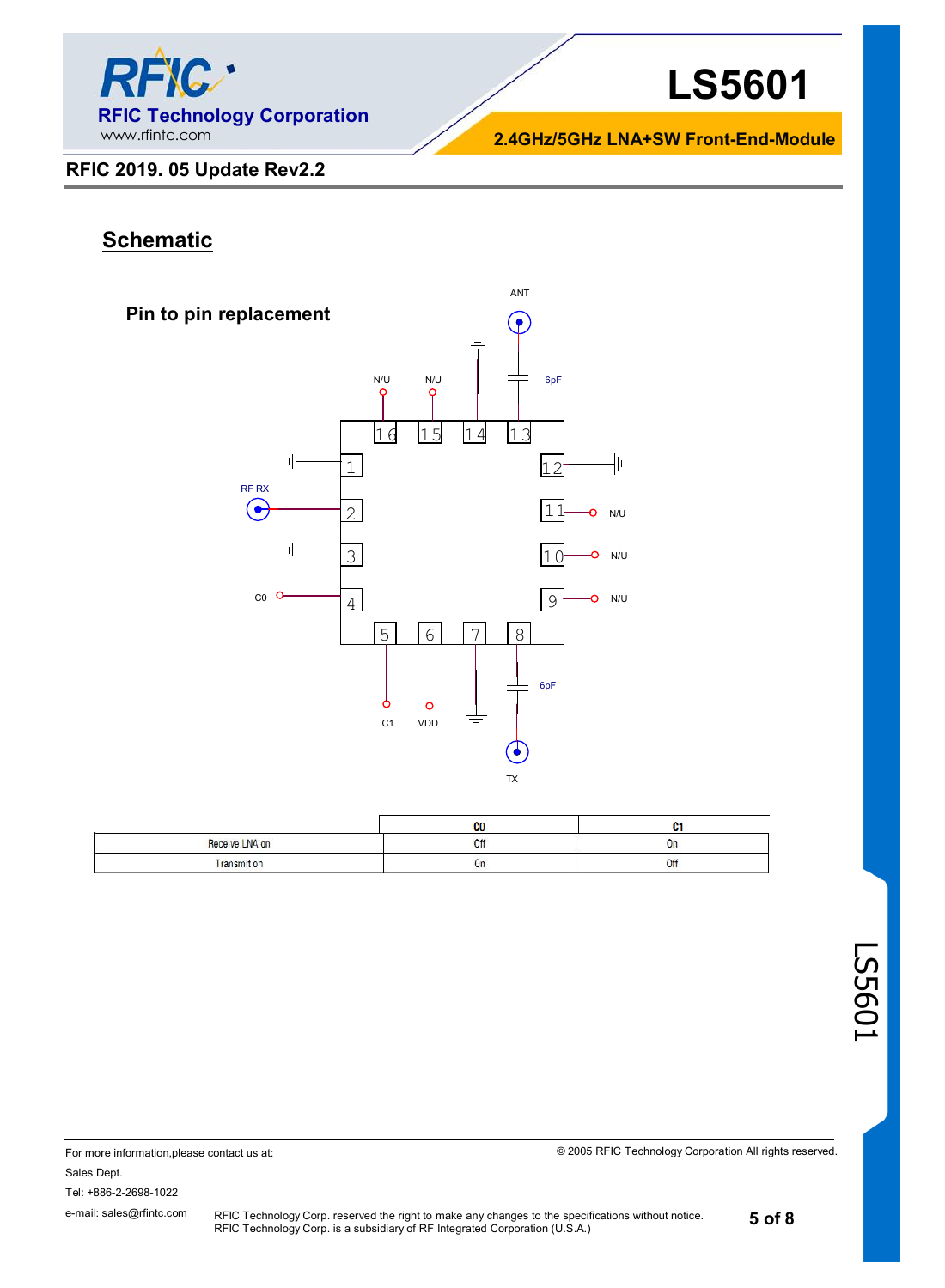

#### **2.4GHz/5GHz LNA+SW Front-End-Module**

#### **RFIC 2019. 05 Update Rev2.2**

#### **Schematic**



|                | CO  | u         |
|----------------|-----|-----------|
| Receive LNA on | Off | <u>Un</u> |
| Transmit on    | On  | Off       |

© 2005 RFIC Technology Corporation All rights reserved.

For more information,please contact us at: Sales Dept. Tel: +886-2-2698-1022 e-mail: sales@rfintc.com

RFIC Technology Corp. reserved the right to make any changes to the specifications without notice. RFIC Technology Corp. is a subsidiary of RF Integrated Corporation (U.S.A.)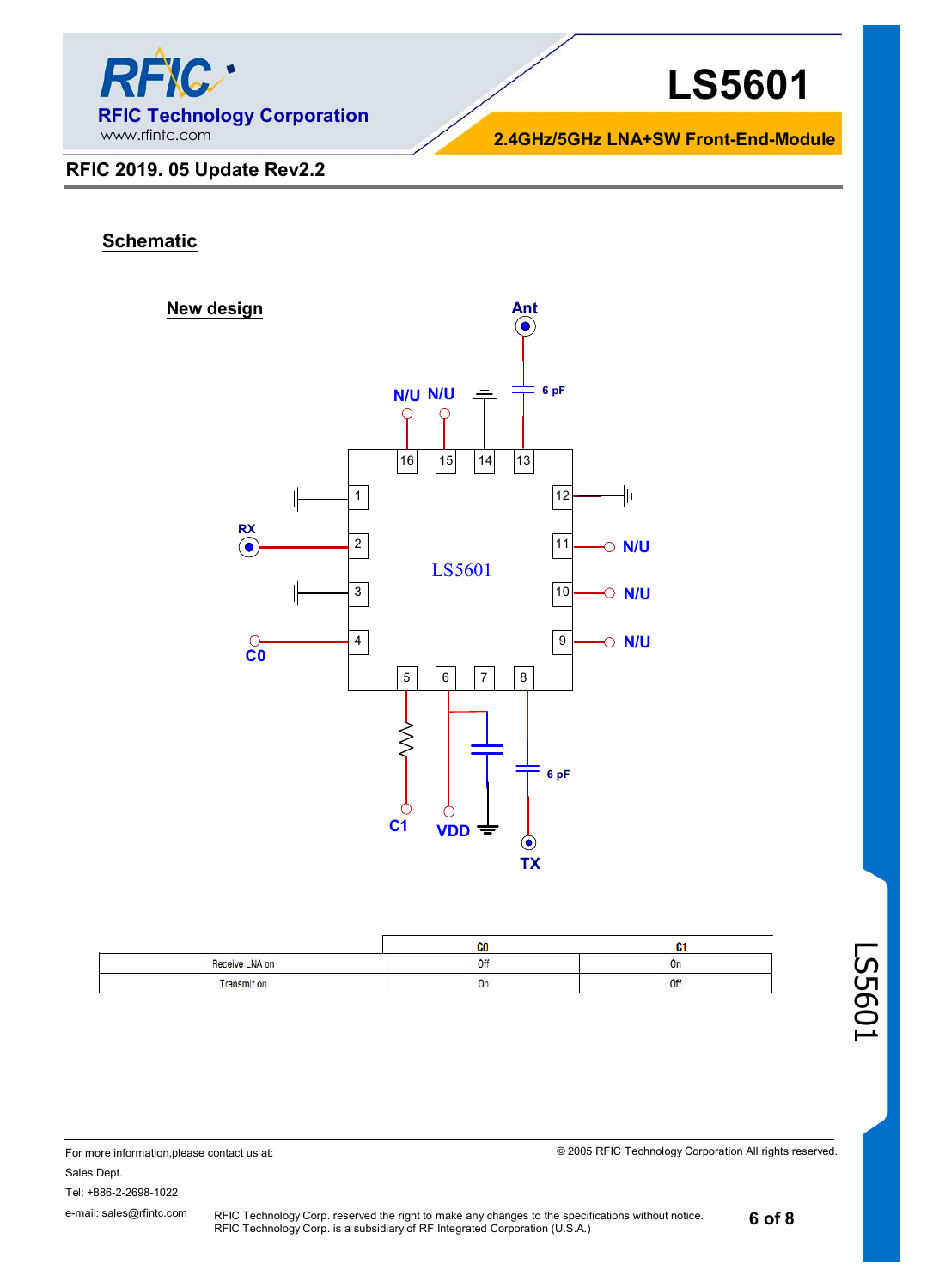

**2.4GHz/5GHz LNA+SW Front-End-Module**

1.35 TYP.

0.225 TYP.  $0.2$  TYP.

0.225 0.5 TYP.

0.225

 $0.5$ TYP.

**RFIC 2019. 05 Update Rev2.2**

# **Package Dimensions**

## **Top View <b>Bottom View**



**Side View**



#### Note:

1. Dimension and tolerance conform to ASME Y14.5M-1994.

RFIC Technology Corp. is a subsidiary of RF Integrated Corporation (U.S.A.)

2. Refer to JEDEC STD. MO-220

For more information,please contact us at: Sales Dept. Tel: +886-2-2698-1022 e-mail: sales@rfintc.com RFIC Technology Corp. reserved the right to make any changes to the specifications without notice.

© 2005 RFIC Technology Corporation All rights reserved.

Unit: mm

0.5 TYP.

LS5601

0.2 TYP. 1.35 TYP.